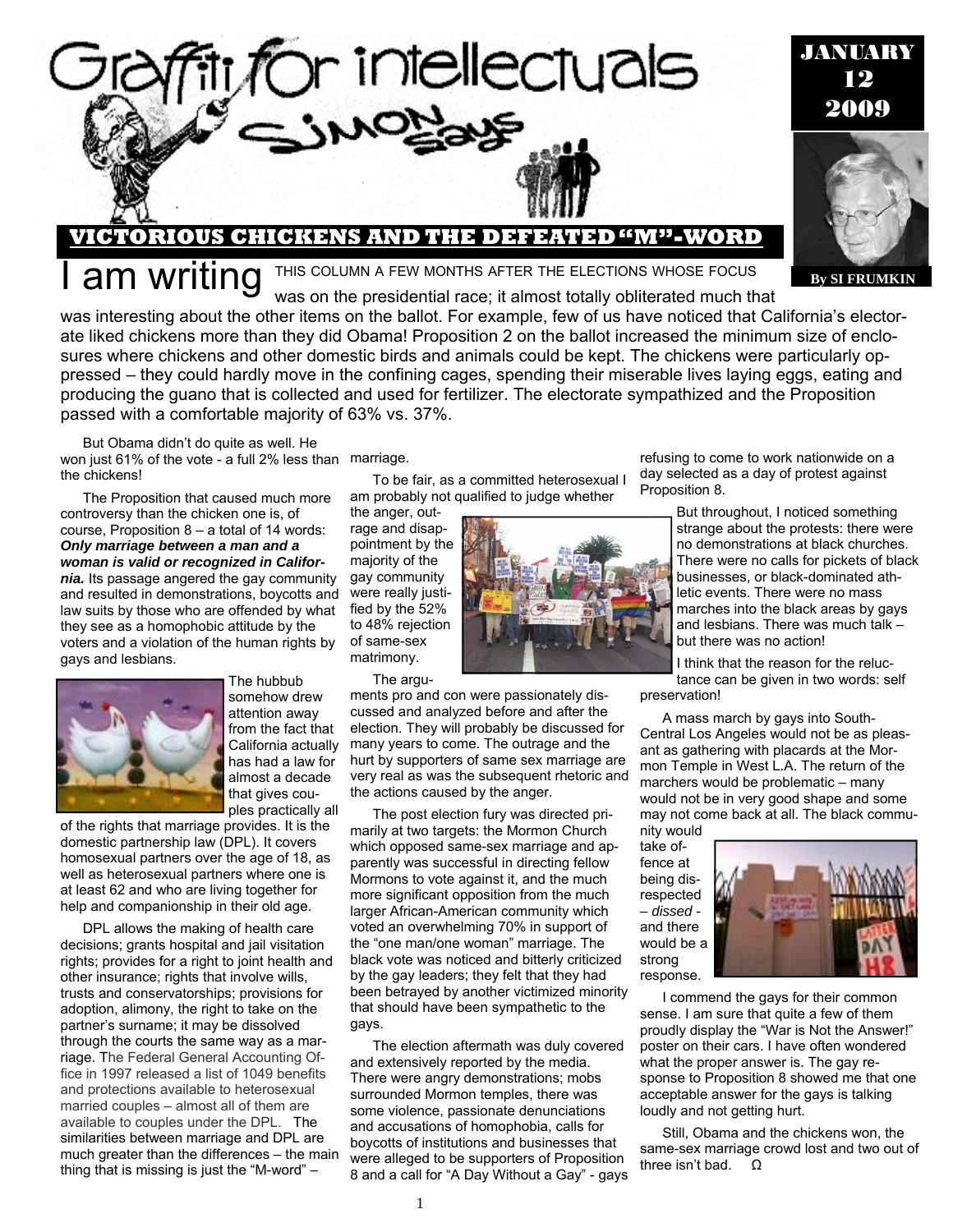### **BUSH IS A READER** By Karl Rove, Wall Street Journal, Dec.2008

*SURPRISING? SHOCKING? AMAZING? IMPRESSIVE? ALL OF THE ABOVE? I THINK SO! I CAN ONLY WISH GEORGE W. COULD HAVE A SIMILAR CONTEST WITH THE "INTELLECTUALS" JOHN KERRY AND AL GORE—I THINK HE'D WIN WITHOUR BREAKING A SWEAT… S.F.* 

With only five days left, my lead is insurmountable. The competition can't catch up. And for the third year in a row, I'll triumph. In second place will be the president of the United States. Our contest is not about sports or politics. It's about books.

It all started on New Year's Eve in 2005. President Bush asked what my New Year's resolutions were. I told him that as a regular reader who'd gotten out of the habit, my goal was to read a book a week in 2006. Three days later, we were in the Oval Office when he fixed me in his sights and said, "I'm on my second. Where are you?" Mr. Bush had turned my resolution into a contest.

By coincidence, we were both reading Doris Kearns Goodwin's "Team of Rivals."

The president jumped to a slim early lead and remained ahead until March, when I moved decisively in front. The competition soon spun out of control. We kept track not just of books read, but also the number of pages and later the combined size of each book's pages -- its "Total Lateral Area."

We recommended volumes to each other (for example, he encouraged me to read a Mao biography; I suggested a book on Reconstruction's un-

happy end). We discussed the books and wrote thank-you notes to some authors.

At year's end, I defeated the president, 110 books to 95. My trophy looks suspiciously like those given out at junior bowling finals. The president lamely insisted he'd lost because he'd been busy as Leader of the Free World.

Mr. Bush's 2006 reading list shows his literary tastes. The nonfiction ran from biographies of Abraham Lincoln, Andrew Carnegie, Mark Twain, Babe Ruth, King Leopold, William Jennings Bryan, Huey Long, LBJ and Genghis Khan to Andrew Roberts's "*A History of the English Speaking Peoples Since 1900*," James L. Swanson's *"Manhunt*," and Nathaniel Philbrick's "*Mayflower*." Besides eight Travis McGee novels by John D. MacDonald, Mr. Bush tackled Michael Crichton's "*Next,"* Vince Flynn's "*Executive P*ower," Stephen Hunter's "*Point of Impact*," and Albert Camus's "*The Stranger*," among others.

Fifty-eight of the books he read that year were nonfiction. Nearly half of his 2006 reading was history and biography, with another eight volumes on current events (mostly the Mideast) and six on sports.

To my surprise, the president demanded a rematch in 2007. Though the overall pace slowed, he once more came in second in our two-man race, reading 51

> books to my 76. His list was particularly wide-ranging that year, from history *("The Great Upheaval"* and *"Khrushchev's Cold War")*, biographical (Dean Acheson and Andrew Mellon), and current affairs (including "*Rogue Regime"*  and *"The Shia Revival*"). He read one book meant for young adults, his daughter Jenna's excellent "*Ana's Story."*

> A glutton for punishment, Mr. Bush insisted on another rematch in 2008. But it will be a three-peat for me: as of today, his total is 40 volumes to my 64. His reading this year in-

cluded a heavy dose of history -- including David Halberstam's "*The Coldest Winter*," Rick Atkinson's "*Day of Battle,"* Hugh Thomas's "*Spanish Civil War*," Stephen W. Sears's "*Gettysburg"* and David King's "*Vienna 1814*." There's also plenty of biography -- including U.S. Grant's "*Personal Memoirs"*; Jon Meacham's "*American Lion"*; James M. McPherson's "*Tried by War: Abraham Lincoln as Commander in Chief"* and Jacobo Timerman's "*Prisoner Without a Name, Cell Without a Number*."

Each year, the president also read the Bible from cover to cover, along with a daily devotional.

The reading competition reveals Mr. Bush's focus on goals. It's not about winning. A good-natured competition helps keep him centered and makes possible a clear mind and a high level of energy. He reads instead of watching TV. He reads on Air Force One and to relax and because he's curious. He reads about the tasks at hand, often picking volumes because of the relevance to his challenges. And he's



right: I've won because he has a real job with enormous responsibilities.

In the 35 years I've known George W. Bush, he's always had a book nearby. He plays up being a good ol' boy from Midland, Texas, but he was a history major at Yale and graduated from Harvard Business School. You don't make it through either unless you are a reader.

There is a myth perpetuated by Bush critics that he would rather burn a book than read one. Like so many caricatures of the past eight years, this one is not only wrong, but also the opposite of the truth and evidence that bitterness can devour a small-minded critic. Mr. Bush loves books, learns from them, and is intellectually engaged by them.

For two terms in the White House, Mr. Bush has been in the arena, keeping America safe and facing down enormous challenges, all the while acting with dignity. And when on Jan. 20 he flies from Washington to Texas one last time, he will do so as he arrived -- with friends and a book nearby.

*Mr. Rove is the former senior adviser and deputy chief of staff to President George W. Bush. Before Karl became known as "The Architect" of President Bush's 2000 and 2004 campaigns, he was president of Karl Rove + Company, an Austin-based public affairs firm. His clients included over 75 Republican U.S. Senate, Congressional and gubernatorial candidates in 24 states, as well as the Moderate Party of Sweden.* 

*Karl writes a weekly op-ed for The Wall Street Journal, is a Newsweek columnist and is now writing a book to be published by Simon & Schuster. Email the author at Karl@Rove.com or visit him on the web at Rove.com.* 

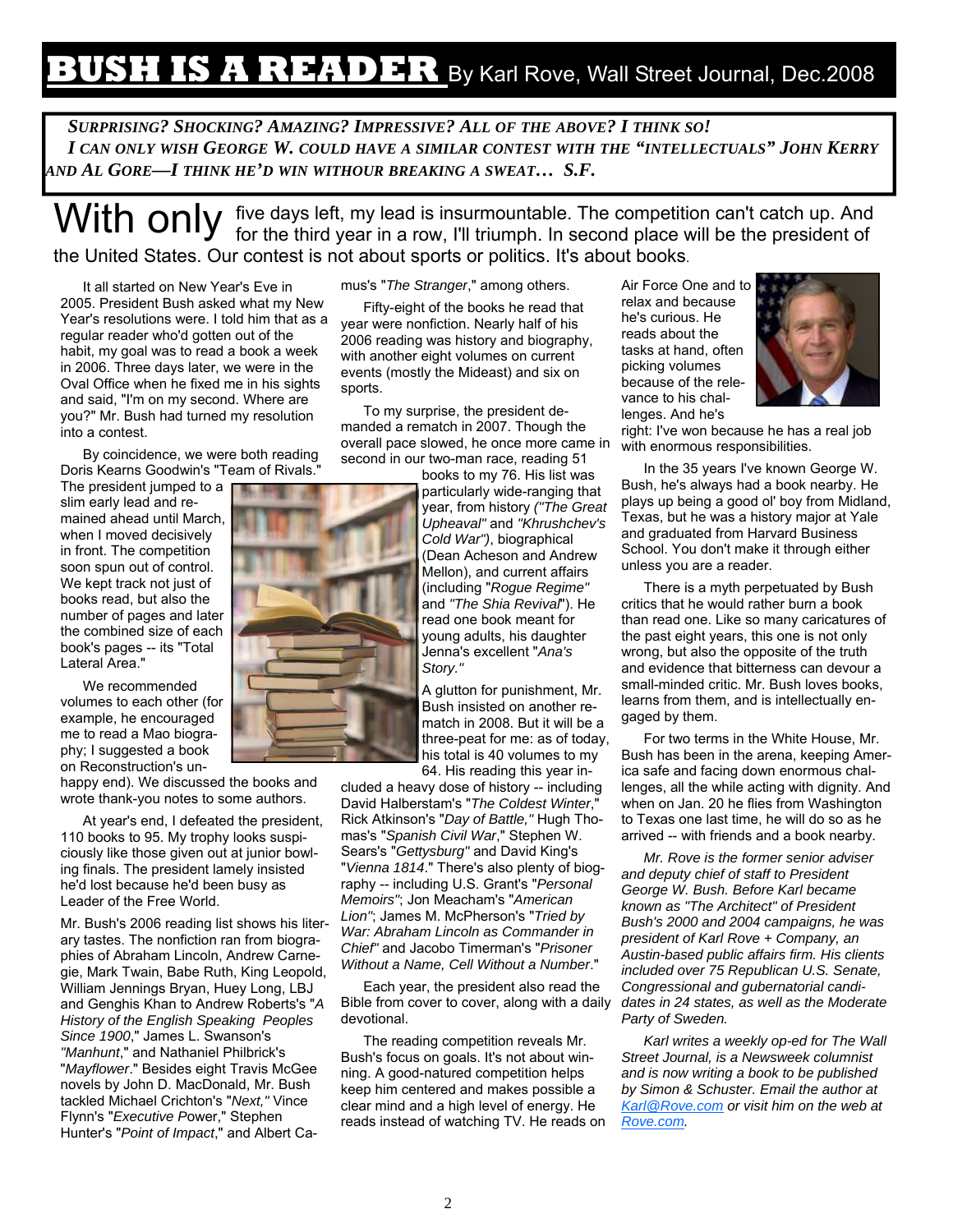## **GLOBAL WARMING FREEZE?**

### By professor David Deming, Washington Times, December 10, 2008

President-elect BARACK OBAMA RECENTLY DECLARED HIS INTENTION TO icy that would reduce carbon emissions 80 percent by the year 2050.

But the last two years of global cooling have nearly erased 30 years of temperature increases. To the extent that global warming ever existed, it is now officially over.

This year began with a severe spell of winter weather in China. Observers characterized it as the largest natural disaster to hit stayed below 40 degrees F for six consecu-China in



decades. By the end of January, blizzards and cold temperatures had killed 60 people and caused millions to lose electric service. Nearly a million buildings were damaged and airports had to close.

had the second-longest cold spell since 1885. A temperature of 33.6 degrees Fahrenheit was barely higher than the record low of 32 degrees F set in 1893.

Other countries in Asia also experienced record cold. In February, cold in the north-

ern half of Vietnam wiped out 40 percent of the rice crop and killed 33,000 head of livestock. In India, the city of Mumbai recorded the lowest temperatures of the last 40 years. Across India, there was more frost damage to crops than at any other time in the last 30 years.

In the United States, the weather also was frigid. The

city of International Falls, Minn,, whose official nickname is the "icebox of the nation," set a new record low temperature of minus 40 degrees F, breaking the old record of minus 37 F established in 1967.

Alaska experienced an unusually cold and wet summer. For the first time since the 18th century, Alaskan glaciers grew instead of retreating. In Fairbanks, October was the

fourth coldest in 104 years of record. Last month in Reading, Pa., the temperature tive days - the longest November cold spell there since 1903.

These cold weather events were not abnormal or isolated incidents. Global measures of climatic conditions indicate significant cooling.

A preliminary estimate by the British Met Office says 2008 will be the coldest year of the last 10. The extent of global sea ice is at the same level it was in 1980. The mean planetary temperature, as monitored by satellite, also is the same as in 1980.

Last March, NASA

reported the oceans have been cooling for the last five years. Sea level has stopped rising, and Northern Hemisphere cyclone and hurricane activity is at a 24-year low.

Environmental extremists and global warming alarmists are in denial and running for cover. Their rationale for continuing a

> lost cause is that weather events in the short term are not necessarily related to long-term climatic trends. But these are the same people who screamed at us each year that ordinary weather events such as high temperatures or hurricanes were undeniable evidence of imminent doom.

Now that global warming is over, politicians are finally

ready to enact dubious solutions to a non-existent problem. In Britain, Parliament is intrepidly forging ahead with

a bold new plan to cool the climate, even as London experienced its first October snowfall since 1934 and Ireland went through the coldest October in the last 70 years.

This is an absurd spectacle. Our advanced civilization is being systematically mismanaged by technologically illiterate lawyers responding to political pressures from irrational fanatics. Would someone please tell these people it is impossible to overturn the laws of thermodynamics?

We cannot improve our economy by artificially forcing people to use expensive, unreliable and inefficient energy sources.

Let the politicians take note. People will



not like what you have in mind. California is arguably the most liberal state. Yet last month they defeated, by nearly a 2-to-1 margin, a law that would have forced California

utilities to obtain half their electric power from renewable sources. What the Obama administration proposes is much more radical. Their cap-and-trade proposal will dramatically increase the energy costs of the average consumer and likely drive our crippled economy into a severe depression.

To the extent global warming was ever valid, it is now officially over. It is time to file this theory in the dustbin of history, next to Aristotelean physics, Neptunism, the geocentric universe, phlogiston, and a plethora of other incorrect scientific theories, all of which had vocal and dogmatic supporters



who cited incontrovertible evidence.

Weather and climate change are natural processes beyond human control. To argue otherwise is

to deny the factual evidence.

*David Deming is a geophysicist,, an adjunct scholar with the National Center for Policy Analysis and an associate professor of arts and sciences at the University of Oklahoma.*



3